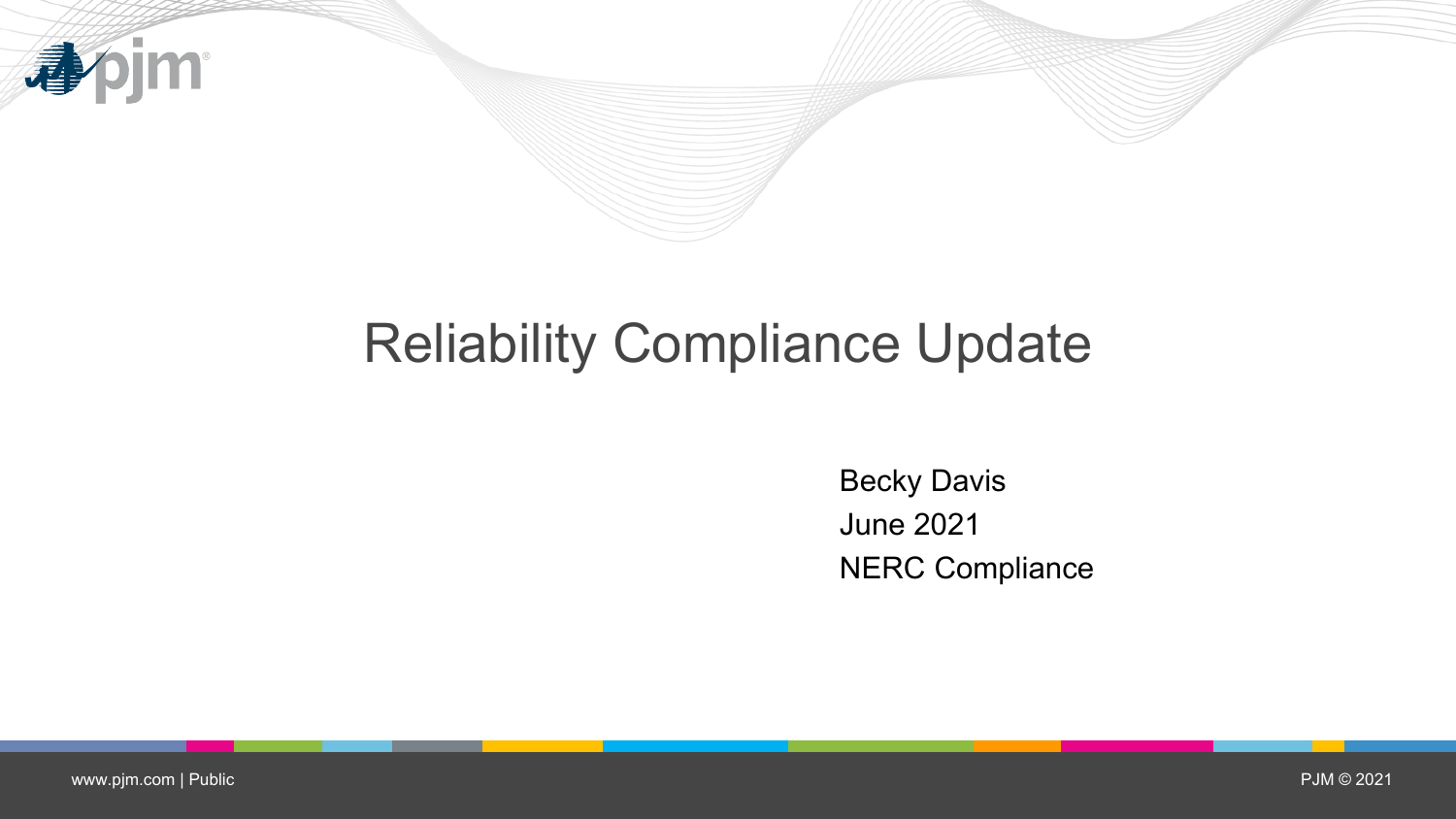

NERC Rules of Procedure

**Comment Period Open for Proposed Revisions to the NERC Rules of Procedure (due 06/28/21; submit comments electronically to [ROPcomments@nerc.net](mailto:ROPcomments@nerc.net) )**

- $\triangleright$  [Section 300](https://www.nerc.com/AboutNERC/RulesOfProcedure/ROP%20SECTION%20300_redline%20to%20currently%20effective.pdf) (Reliability Standards Development)
- ▶ [Appendix 3B](https://www.nerc.com/AboutNERC/RulesOfProcedure/Appendix_3B_Election_StandardsCommittee_Procedures_redline%20to%20last%20approved.pdf) (Procedure for Election of Members of the Standards Committee)
- $\triangleright$  [Appendix 3D](https://www.nerc.com/AboutNERC/RulesOfProcedure/Appendix_3D_BallotBodyCriteria_redline%20to%20last%20approved.pdf) (Development of the Registered Ballot Body)

*[Summary of Proposed Revisions to Section 300, Appendix](https://www.nerc.com/AboutNERC/RulesOfProcedure/Summary%20of%20Revisions%20to%20Sections%20300,%20Appx%203B,%203D.pdf)  3B, and 3D*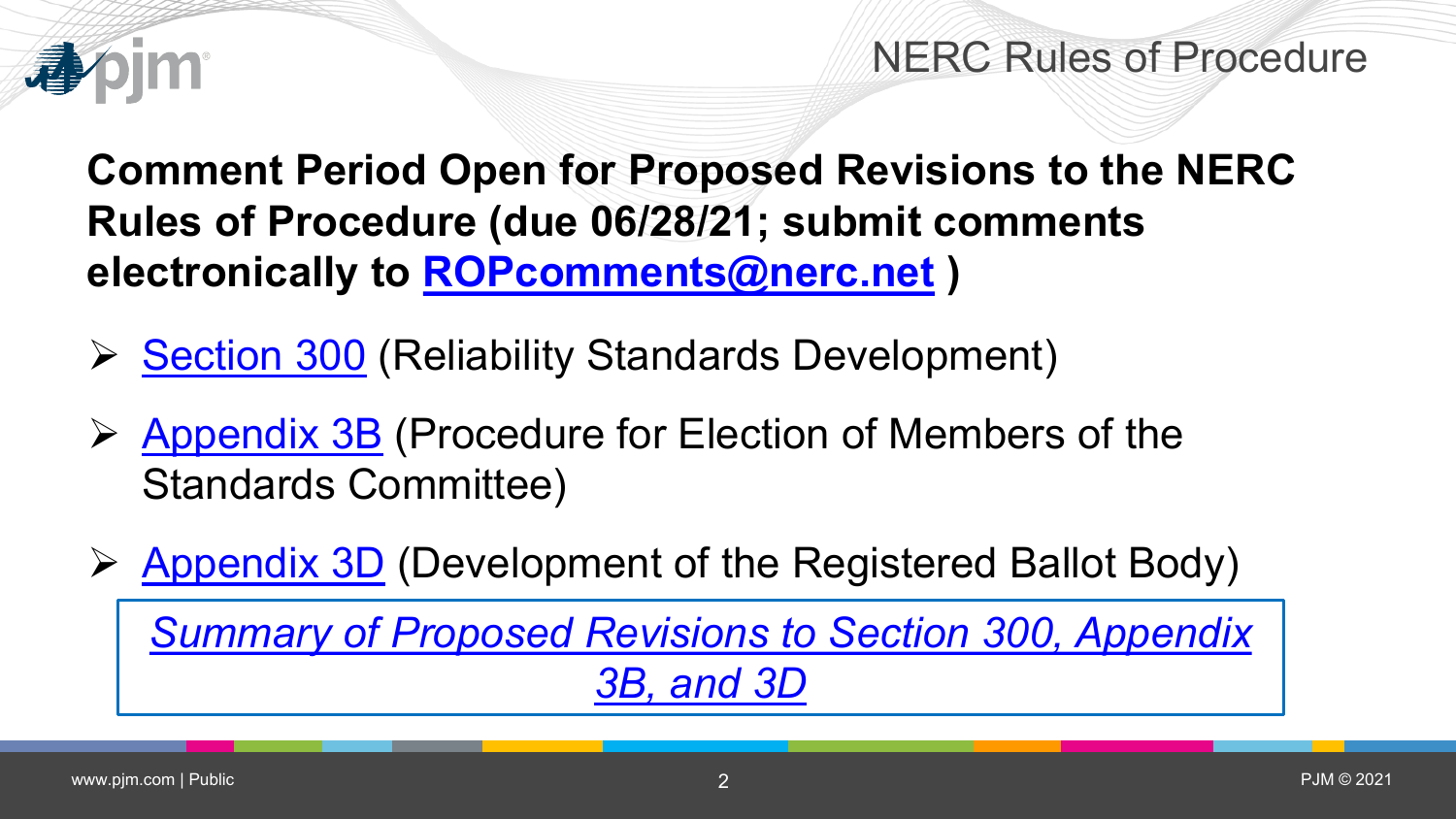

ERO Enterprise Issues Extension

## **ERO Enterprise Issues Extension of Self-Logging Program Expansion and Deferment of On-Site Activities**

*Due to the ongoing pandemic, the ERO Enterprise is further extending this expansion through December 31, 2021, to allow all registered entities to self-log instances of potential noncompliance with minimal or moderate risk related to their COVID-19 response. [ERO Enterprise Guidance](https://www.nerc.com/pa/comp/CAOneStopShop/ERO%20Enterprise%20Guidance%20Potential%20Noncompliance%20Related%20to%20Coronavirus%20Impacts.pdf): Potential Noncompliance Related to Coronavirus Impacts.*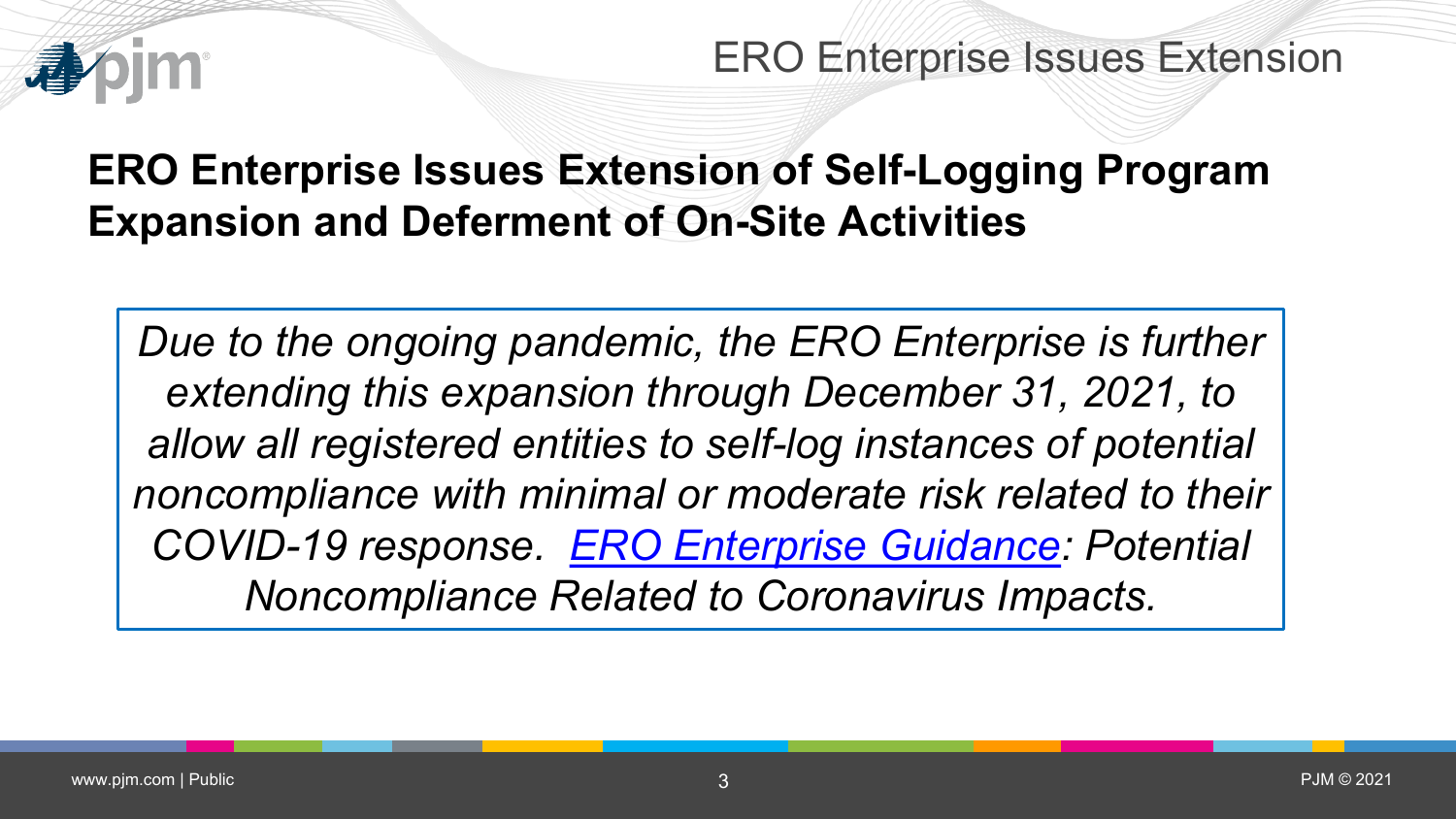

NERC Inverter-Based Resource Performance Working Group (IRPWG) Webinar

 $\triangleright$  July 15, 2021 | 1:00 – 3:30 p.m. Eastern Time

 Reliability Guideline: Performance, Modeling, and Simulations of BPS-Connected Battery Energy Storage Systems and Hybrid Power Plans

*Meeting logistics included in Appendix*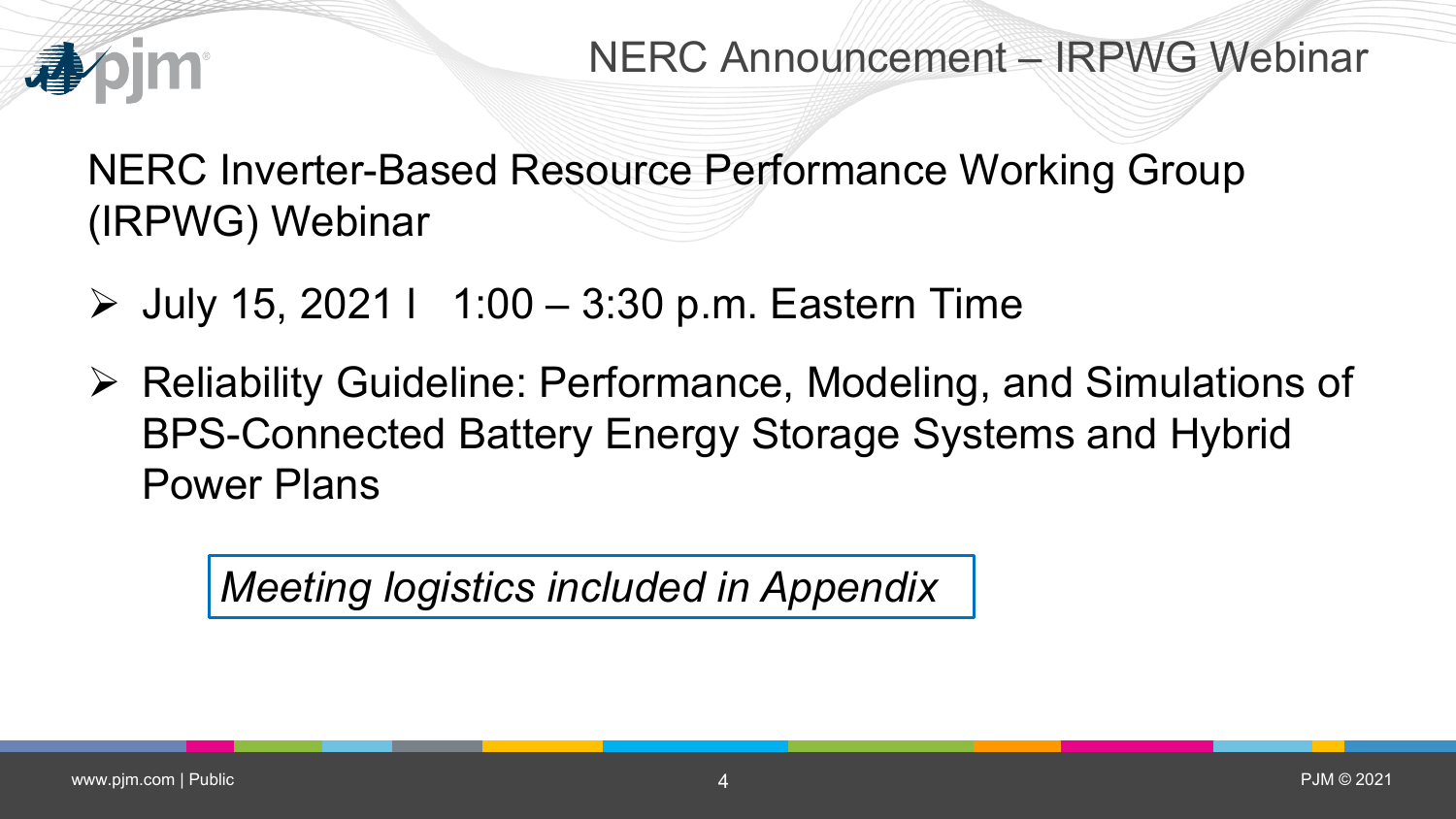

NERC released second installment of its quarterly compliance podcast "Currently Compliant"

- Episode 2 covers PRC-027-1 R2 and the related evidence and timelines as well as Supply Chain Risk Management
- [https://vimeopro.com/nerclearning/currently-compliant](https://vimeopro.com/nerclearning/currently-compliant-podcast/video/545682940)podcast/video/545682940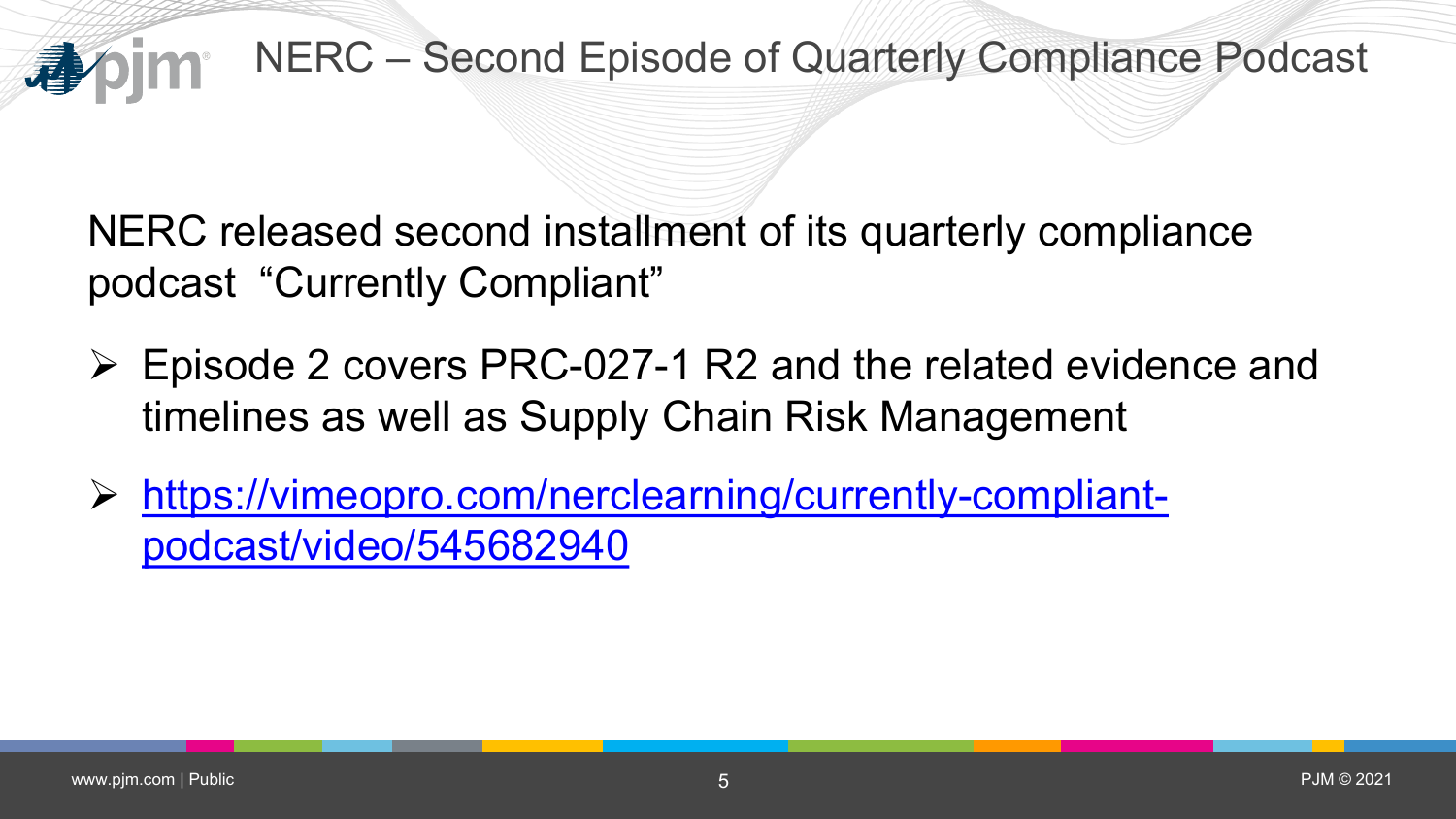

### NERC & Regional News

- **ReliabilityFirst** 
	- Technical Talks with RF
		- June 21, 2021: 2:00 p.m. 3:30 p.m. EST
	- Operational Resilience Webinar
		- June 08, 2021 11:30 a.m. 5:00 p.m.
- SERC Reliability Corporation
	- Registered Entity Training for Align:
		- June 10, 2021: 9:00 a.m. 11:00 a.m. EST

*Registration Information via [SERC Newsletter;](https://indd.adobe.com/view/66128b0b-6271-4e9c-a52d-aa66a31cebb7) Volume 9: Issue 2, Page 5*

- The Scoop on Insider Threat Webinar
	- June 15, 2021: 9:00 a.m. 12:00 p.m. EST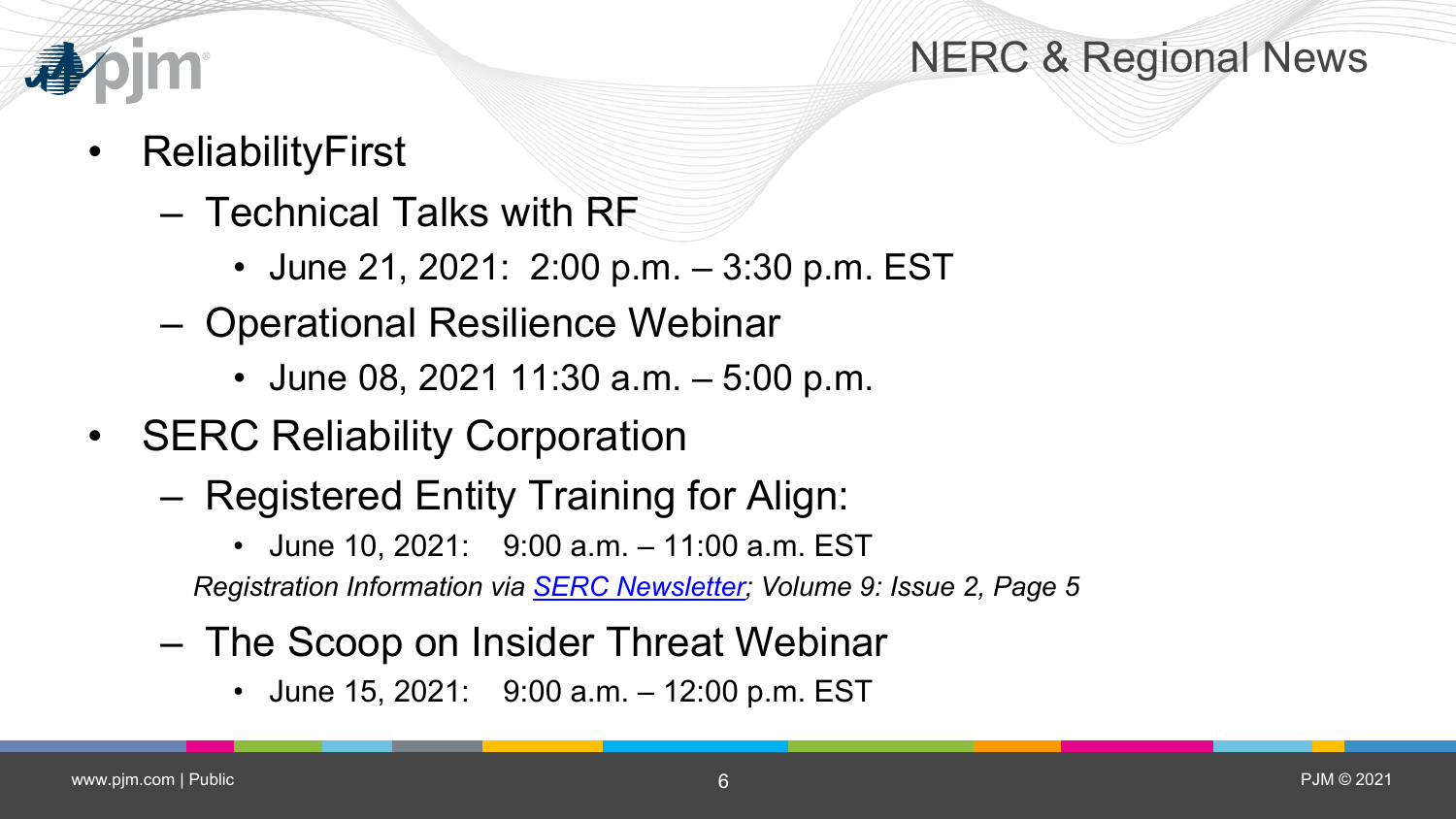## U.S. Effective Dates of NERC Standards

| <b>Effective Date</b> | <b>Standards</b>                                                                                                       |
|-----------------------|------------------------------------------------------------------------------------------------------------------------|
| <b>July 1, 2021</b>   | <b>TPL-007-4 Transmission System Planned Performance for</b><br>Geomagnetic Disturbance Events (R12 & R13)             |
| October 1,<br>2021    | <b>FAC-008-5 Facility Ratings</b><br><b>Newly Added</b>                                                                |
| January 1,<br>2022    | <b>PRC-012-2 Remedial Action Schemes (Requirement R9)</b>                                                              |
| July 1, 2022          | <b>CIP-012-1 Cyber Security Communications between Control</b><br><b>Centers</b>                                       |
|                       | <b>PRC-002-2 Disturbance Monitoring and Reporting Requirements</b><br>(100% compliance for Requirements R2-R4, R6-R11) |

apjm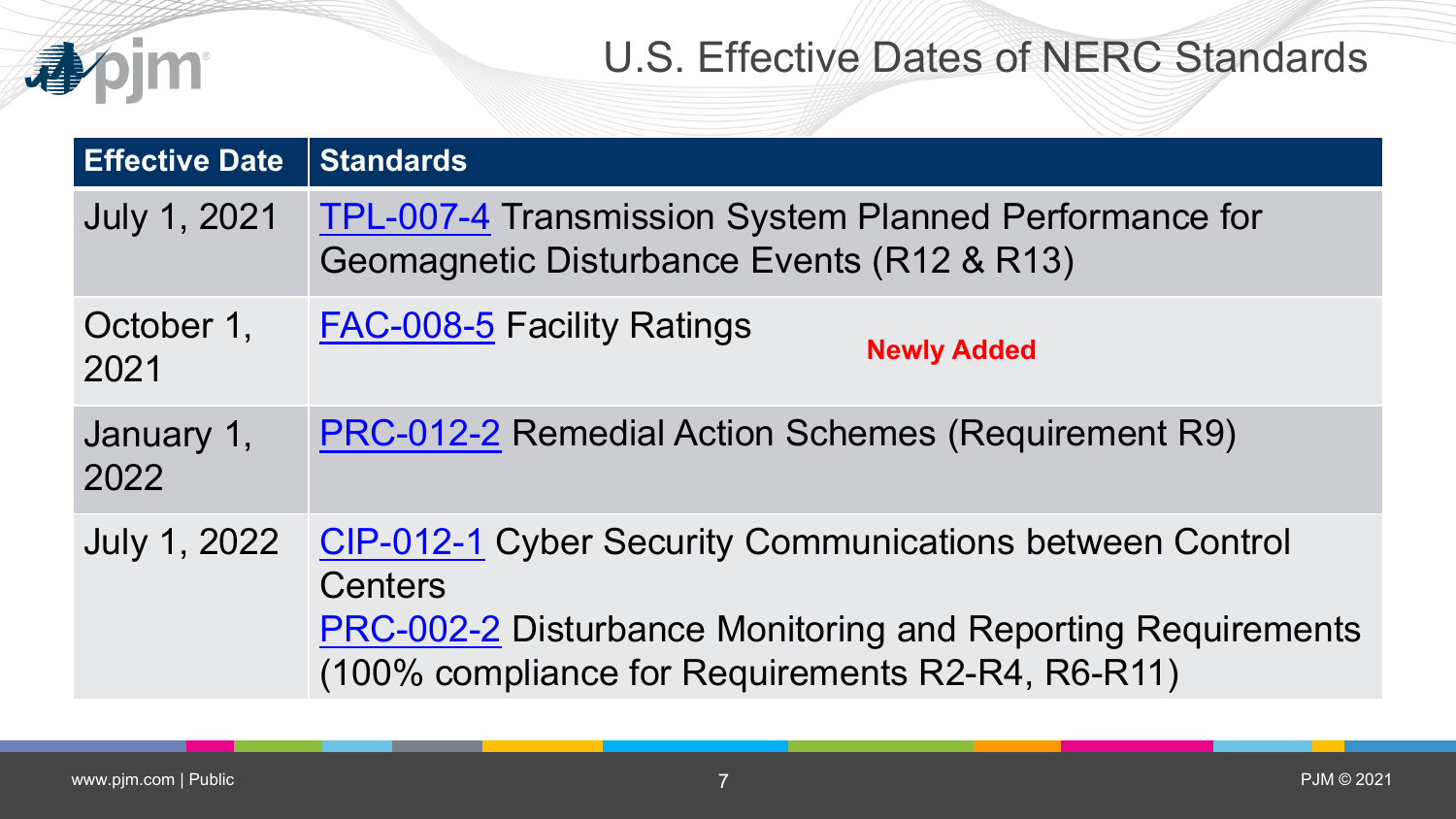|                       | <b>U.S. Effective Dates of NERC Standards</b>                                                                                                                                                                                                                                                                    |
|-----------------------|------------------------------------------------------------------------------------------------------------------------------------------------------------------------------------------------------------------------------------------------------------------------------------------------------------------|
| <b>Effective Date</b> | <b>Standards</b>                                                                                                                                                                                                                                                                                                 |
| October 1,<br>2022    | <b>CIP-005-7</b> Cyber Security Electronic Security Perimeter(s)<br>CIP-010-4 Cyber Security Configuration Change Management<br>and Vulnerability Assessments<br>CIP-013-2 Cyber Security Supply Chain Risk Management<br>PRC-024-3 Frequency and Voltage Protection Settings for<br><b>Generating Resources</b> |
| January 1,<br>2023    | <b>TPL-007-4 Transmission System Planned Performance for</b><br>Geomagnetic Disturbance Events (Requirements R3, R4, 4.1,<br>4.1.1, 4.1.2, 4.2, 4.3, 4.3.1, R8, 8.1, 8.1.1, 8.1.2, 8.2, 8.3, 8.3.1)                                                                                                              |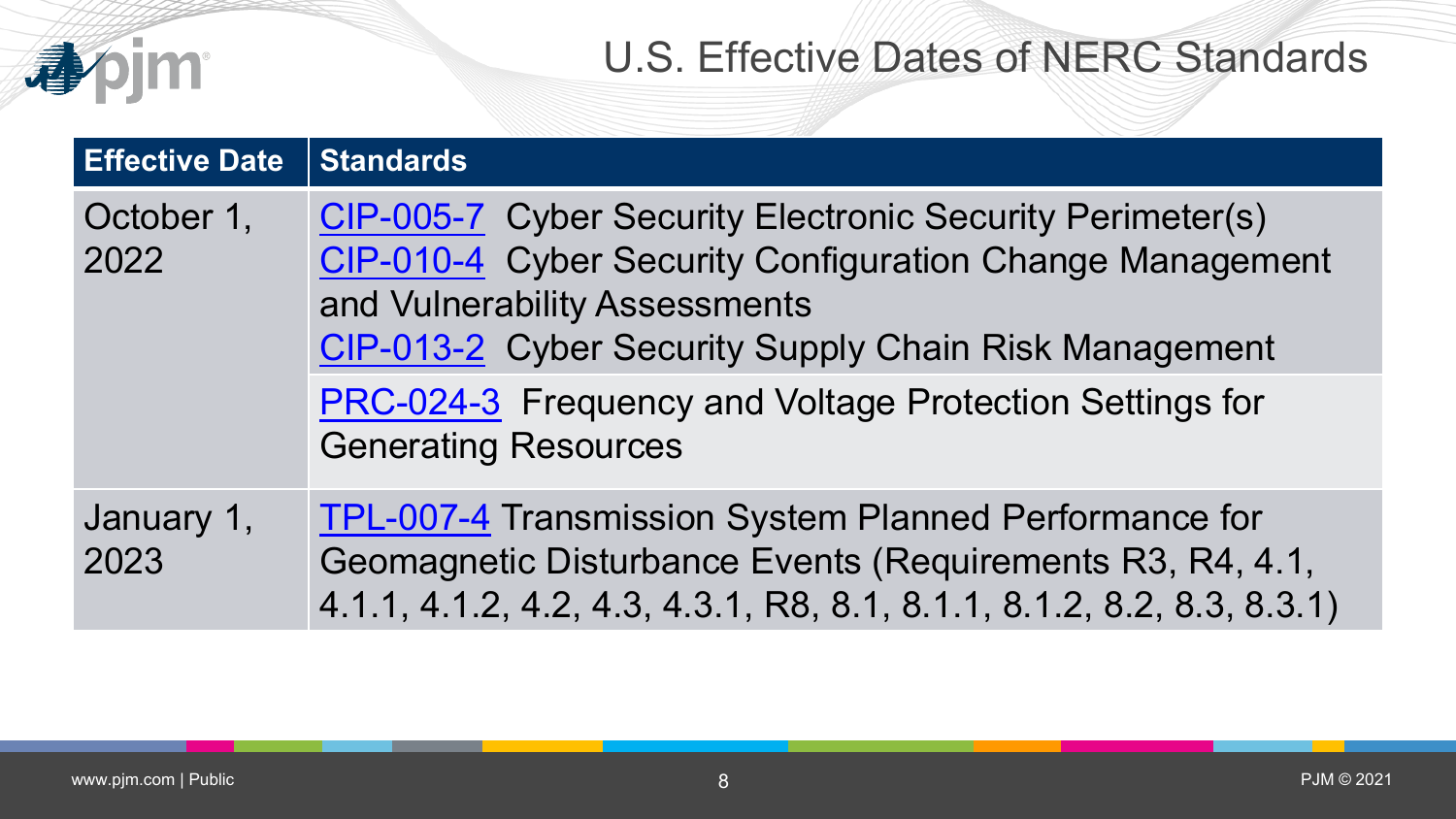### U.S. Effective Dates of NERC Standards

| <b>Effective Date</b> | Standards                                                                                                                                                                                                                      |
|-----------------------|--------------------------------------------------------------------------------------------------------------------------------------------------------------------------------------------------------------------------------|
| July 1, 2023          | <b>TPL-001-5.1 Transmission System Planning Performance</b><br>Requirements I Implementation Plan                                                                                                                              |
| January 1,<br>2024    | TPL-007-4 Transmission System Planned Performance for<br>Geomagnetic Disturbance Events (Requirements R7, 7.1-7.3,<br>7.3.1-7.3.2, 7.4, 7.4.1-7.4.3, 7.5, 7.5.1, R11, 11.3.1-11.3.2, 11.4,<br>11.4.3-11.4.3, 11.5, and 11.5.1) |

**心**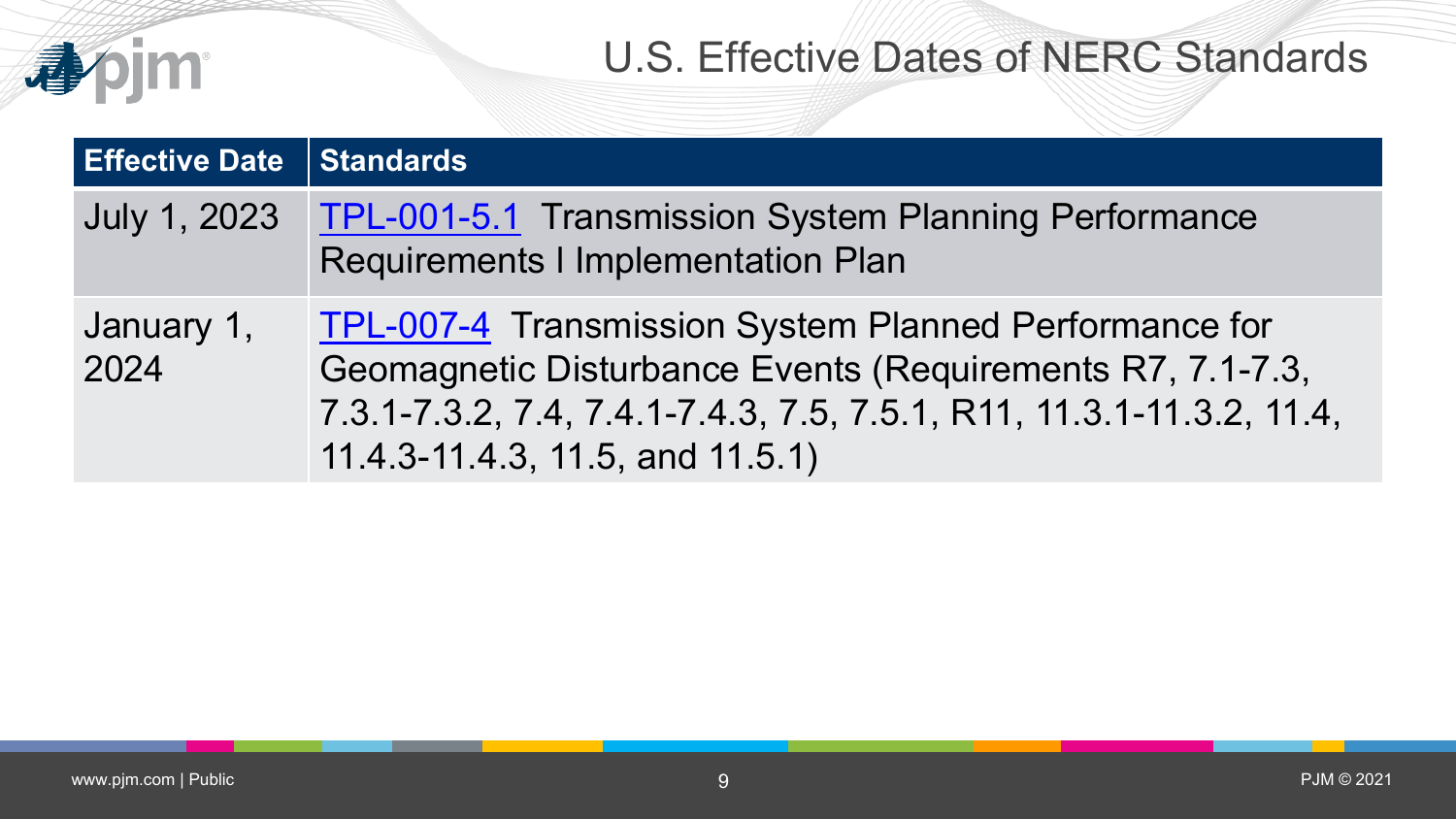



SME/Presenter: Elizabeth (Becky) Davis [Elizabeth.Davis@pjm.com](mailto:Elizabeth.Davis@pjm.com)

Regional compliance@pjm.com

Member Hotline (610) 666 – 8980 (866) 400 – 8980 custsvc@pjm.com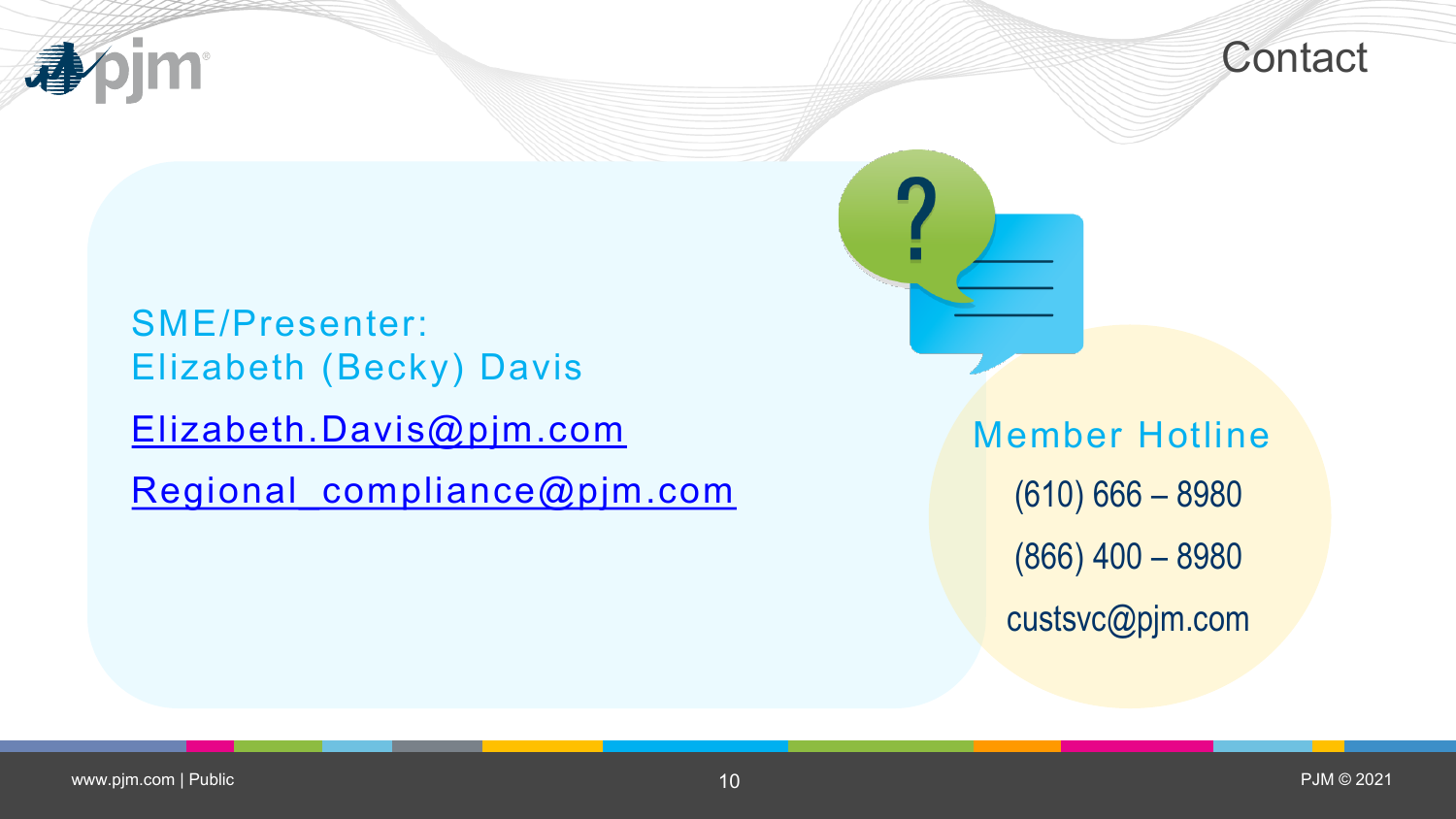



# Appendix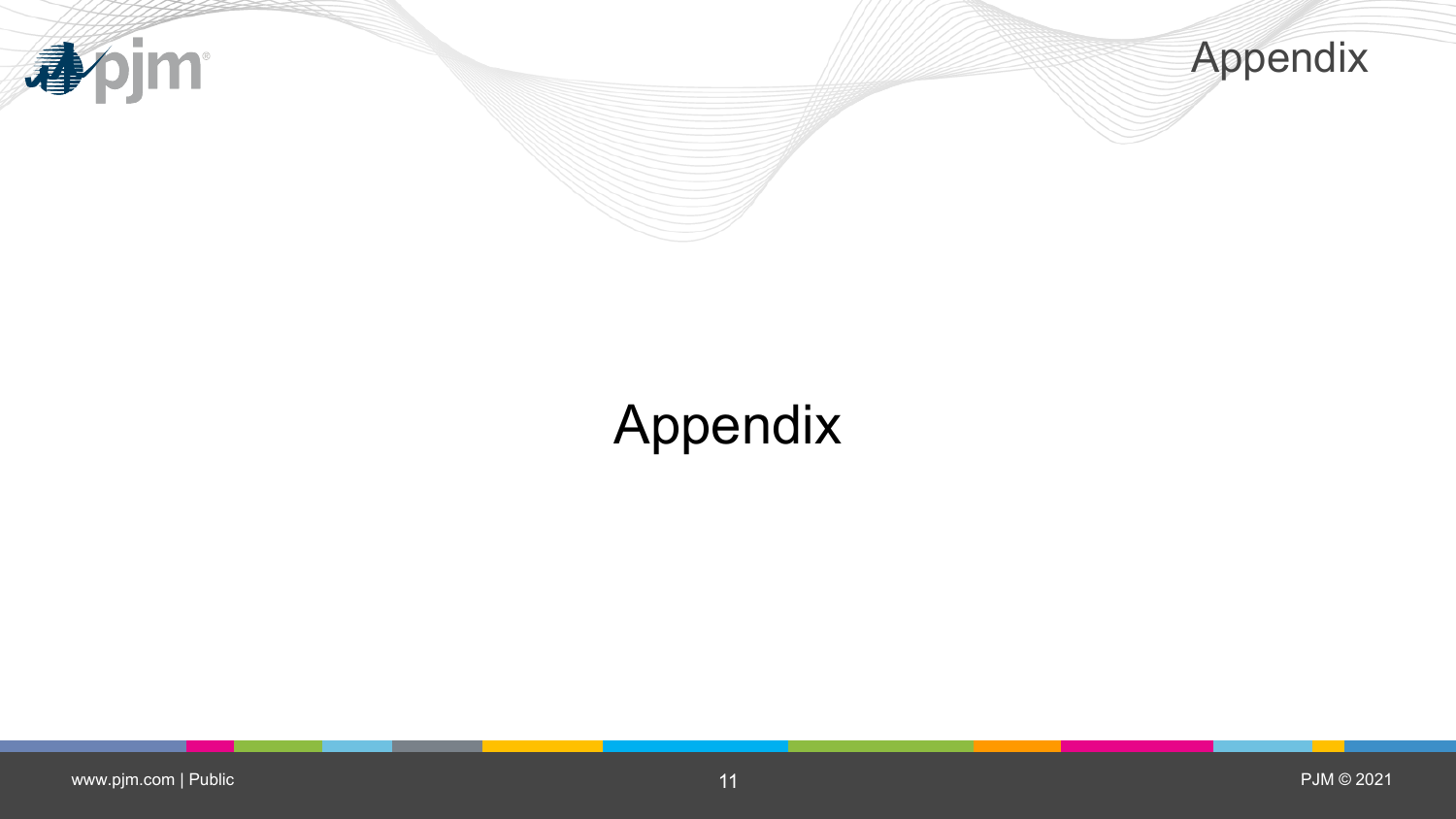

#### Links to recent updates

- NERC Project 2019-06 Cold Weather Industry Webinar held April 14, 2021
	- **[Slide Presentation](https://www.nerc.com/pa/Stand/Project%20201906%20Cold%20Weather%20DL/2019-06_Cold_Weather_Industry_Webinar_Slides_04142021.pdf)**
	- [Recording](https://nerc.webex.com/recordingservice/sites/nerc/recording/2c00906c613a414ea2c531c79d3a36d1/playback)
- NERC Project 2017-01 Modifications to BAL-003 White Paper Webinar held April 13, 2021
	- [Slide Presentation](https://www.nerc.com/pa/Stand/Project201701ModificationstoBAL00311RF/2017-01_Industry%20Webinar%20on%20White%20Paper_04132021_Final.pdf)
	- **[Recording](https://nerc.webex.com/nerc/lsr.php?RCID=669ceac238564cdbb478e30f8178e30a)**
- Human Performance in Electric Power Virtual Session 1
	- [Streaming Webinar](https://knowledgevine.com/human-performance-in-electric-power/)
	- *Tentative* schedule for future Human Performance sessions: July 15, October 21, December 2, 2021 from 1:00-5:00 p.m. Eastern Time